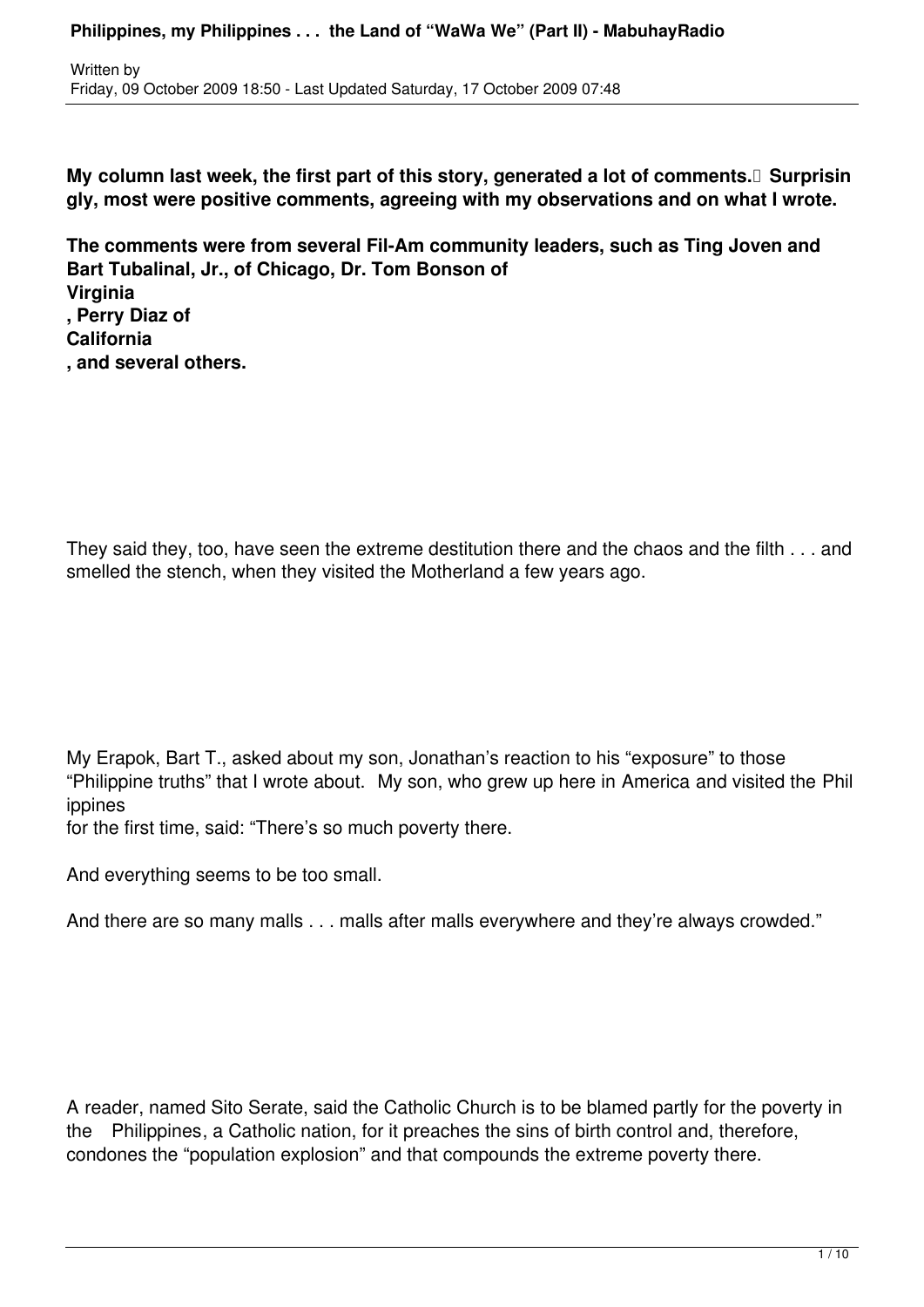There were "hate mails," too, of course, that I received, and a couple of the letters have even cursed me out with words that are unprintable here. Mac Flores, a reader from California, angrily said: "

*No need to emphasize the dirt, noise, heat, unwelcome sights and other bad comments about RP.*

*We knew it already.*

*These bad images do not sell to the tourists.*

*Every country in this world has its own unwelcome sights. Why comment about it, especially if it is your own country?*

*Why not strain your eyes to the beautiful spots in the Philippines ?*

*Badmouthing about the country is not good*

I wrote him back:

."

"*Mr. Flores . . . Thank you so much for your feedback. But I don't work for the Philippine Tourism Industry. I am a reporter/columnist and I merely reported on what I've seen of the Motherland, while on a*  $$ *wasn't my intention at all to 'badmouth' the country, but to write what I've seen and how it affected me personally.*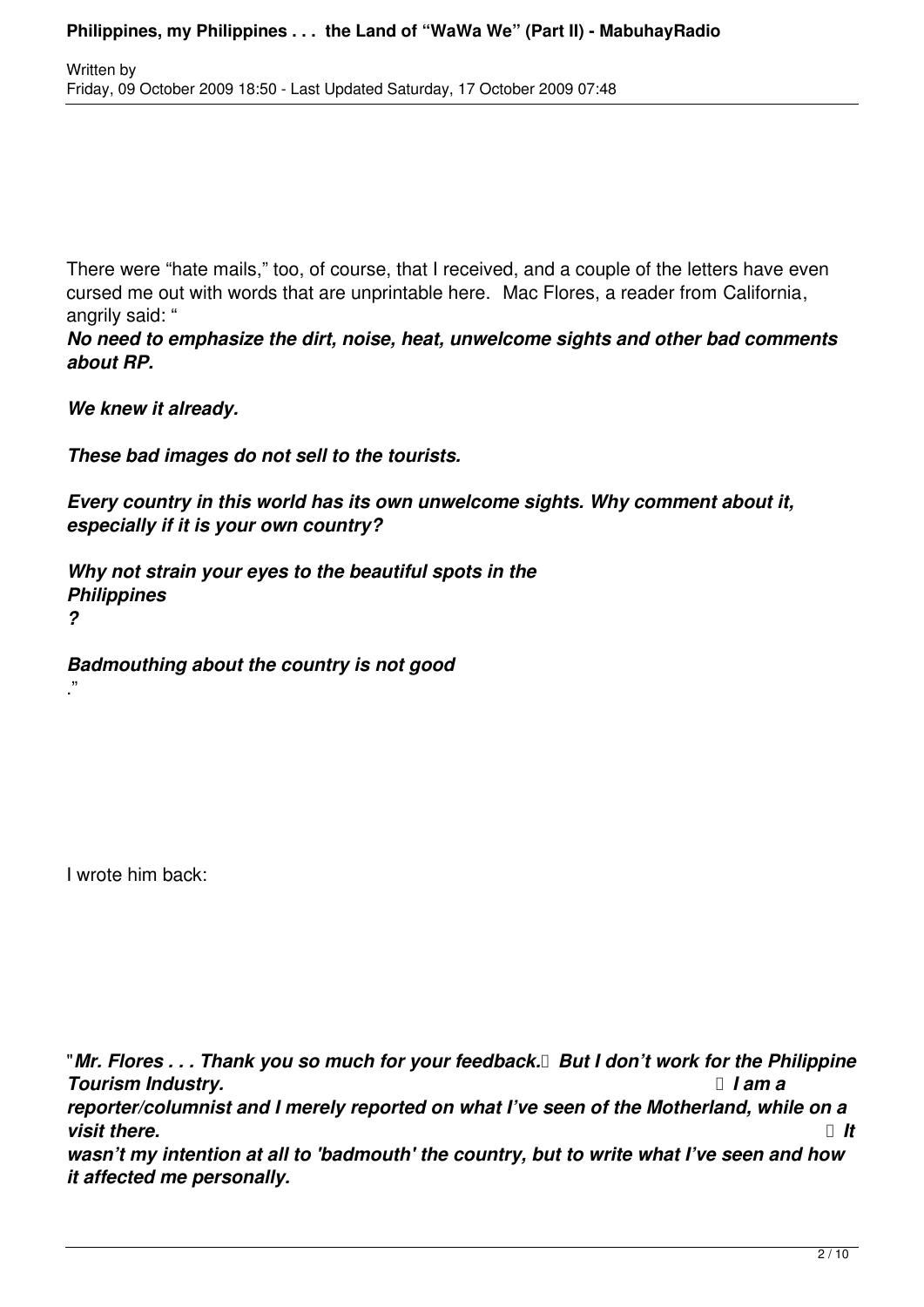"*I agree with you that there are many 'beautiful spots' in the Philippines to see and get* **agog about. But** *unfortunately, they are only for tourists and*  **balikbayans** *and for the moneyed people of the Philippines to go to and enjoy*

"*What I wrote about were 'spots' where the multitudes, the majority, perhaps, of our* **kababayans** *, live.*

*If that's 'badmouthing' a country, then so be it.*

.

."

*As I said, I am a reporter and I merely wrote of what I've seen of the Motherland.*

*If those truths have offended you, I am so sorry*

And so with that, let me continue on what I've seen of the "WaWa We" Land.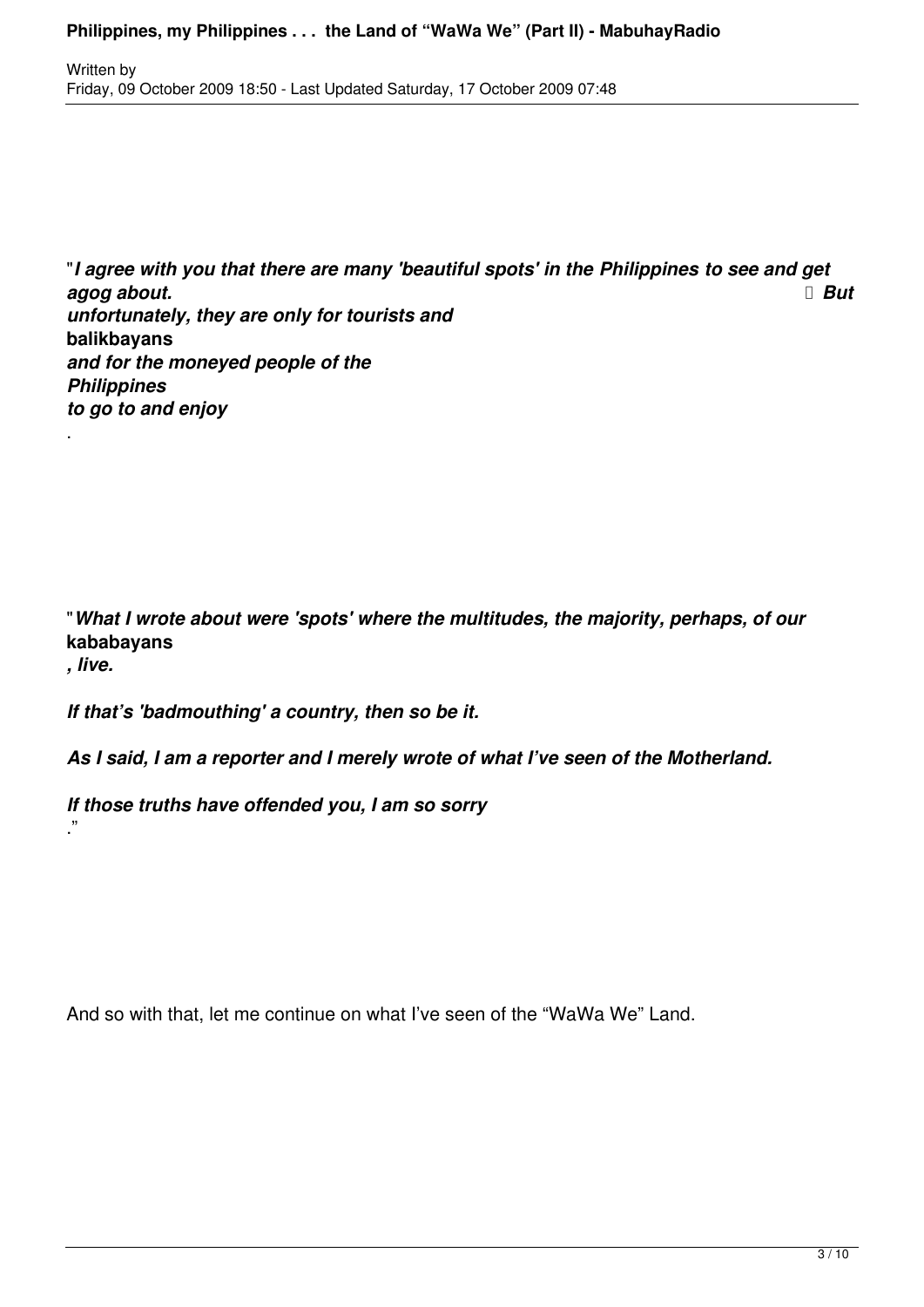#### **Philippines, my Philippines . . . the Land of "WaWa We" (Part II) - MabuhayRadio**

Written by Friday, 09 October 2009 18:50 - Last Updated Saturday, 17 October 2009 07:48

.

**LUNETA, MAKATI AND TAGAYTAY:** Luneta Park, which used to be one of the world's most beautiful parks and a tourists' attraction, is no longer that way.

In the 80's, when I was still courting my wife, we used to make *pasyal* there on some evenings and ride the Motor-Co, back and forth, along Roxas Boulevard, just to enjoy the sea breeze . . . and eat *balut*. It used to be a lively, enjoyable park, and a place for lovers, like me, to make *ligaw*

It's poorly-maintained now, trashy and muddy and a melancholy place at night.

The monument of Jose Rizal, our national hero, which used to be guarded by smart-uniformed Philippine Marines, where at all times, two marines marched smartly back and forth and cut corners sharply around the perimeter of the monument . . . well, the marines are no longer there.

We strolled inside the historical Intramuros. That, I am happy to say, is well-preserved and well-maintained. There are flowers everywhere. The armed guards at the gate are garbed in Katipunan-like outfit. 
Katipunan-like outfit. there.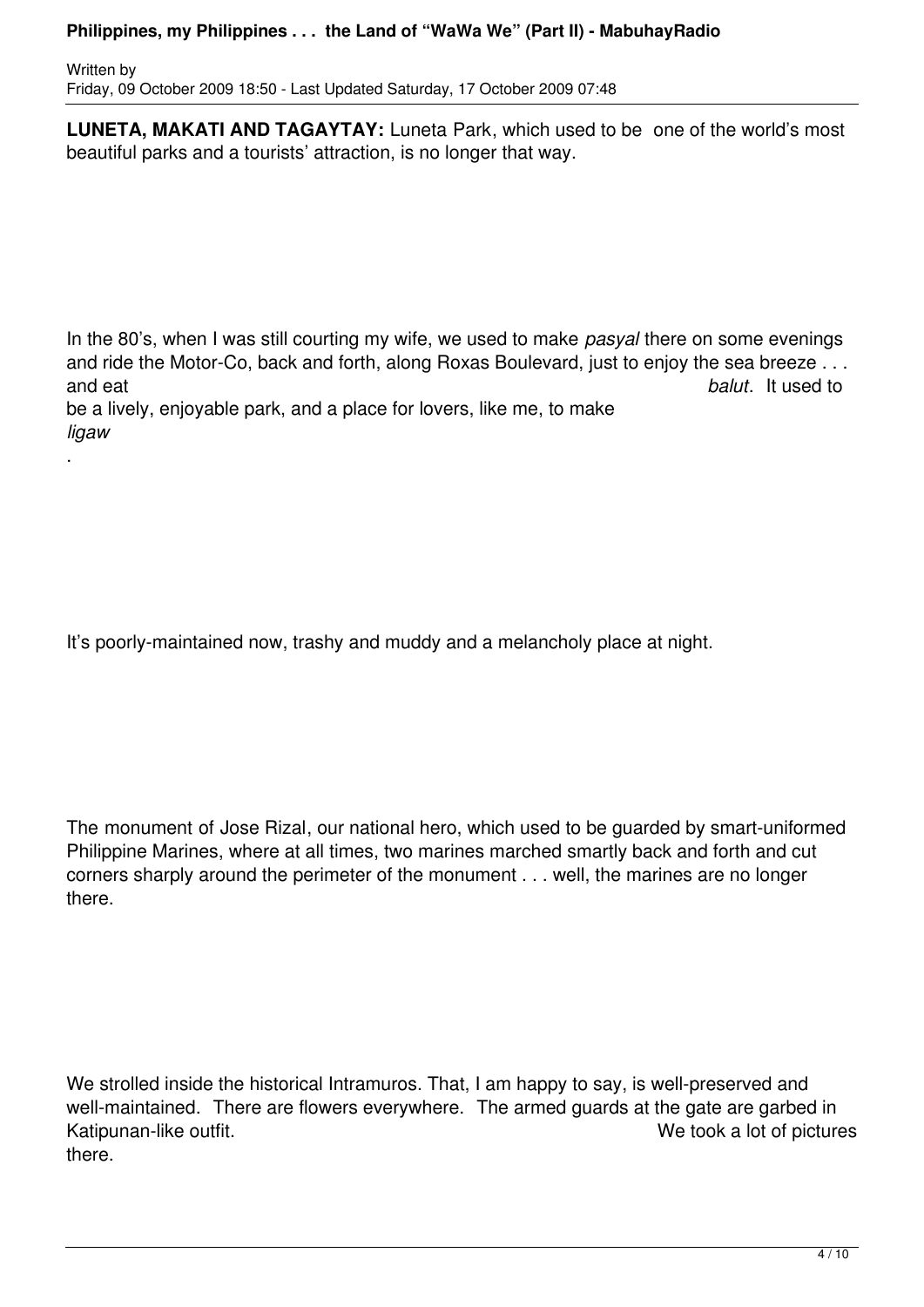We also went to see Makati and walked around in that plaza-like square, where the two five-star hotels, InterCon and Shangri-La, face each other, and which I heard from the locals, are now the "watering holes of "foreigners and the moneyed class of the Philippines." My wife and I used to go disco dancing at "Where Else" of InterCon, so we went in there to check the place out. "Where

Else" no longer exists.

It was day time when we went there, so we went into the coffee shop.

For almost like half an hour, we waited for a waiter to approach our table. But nobody came. T hen a foreigner, a white American dude, came in and sat a couple of tables away from us . . . and immediately, out of nowhere, a waiter materialized to wait on the white dude.

I went to the front desk of the hotel and demanded that someone wait on us, too. Soon, a pretty young woman, wearing a native costume and a wide, FAKE smile approached our table and apologized.

She said the hotel didn't have enough wait staff to serve guests.

Of course that was a lot of B.S., for I saw a couple of waiters standing idly at a corner but both of them disappeared when we came in . . . and magically popped out of nowhere, when that foreign dude walked in.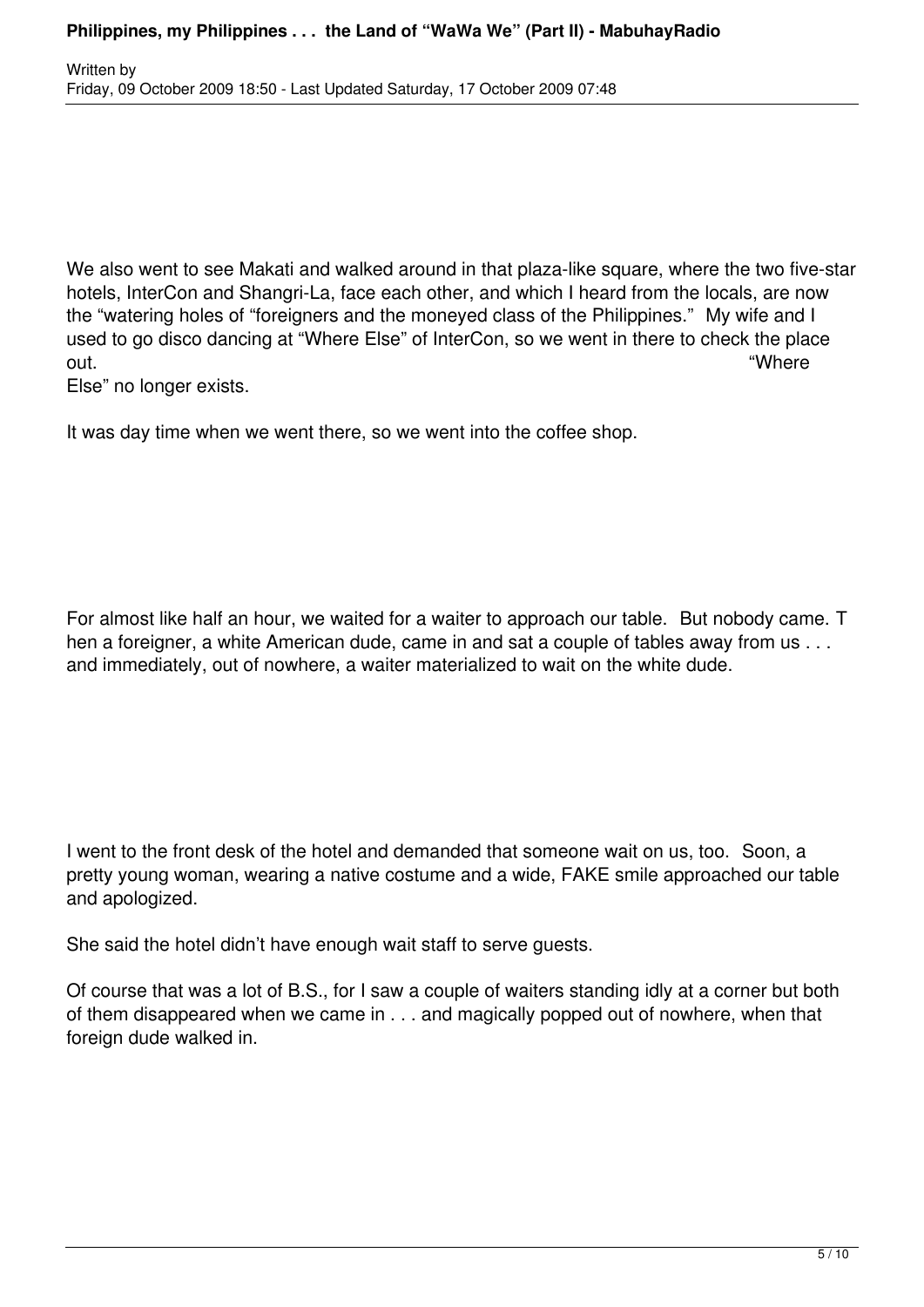### **Philippines, my Philippines . . . the Land of "WaWa We" (Part II) - MabuhayRadio**

Written by Friday, 09 October 2009 18:50 - Last Updated Saturday, 17 October 2009 07:48

## *WaWa We!*

.

.

.

We also went up to Tagaytay to look at the mountains there. We stopped at the famous Taal Vista Lodge. **We went out at the Vista Lodge.** We went out at the Vista Lodge. hotel's back patio to look at the panoramic view of Taal

volcano and the outlying mountains.

It was a sight to behold! It was breathtaking and I felt the presence of God, like when I saw the Grand Canyon

I uttered a prayer . . . and then, we did the usual *picturan*

We went inside the dining area that overlooks the mountains for our merienda. I asked if they have brewed **K** *apeng Barako*

Our waiter said it's the only kind of coffee that they serve there. I had two freshly-brewed cups one after the other. I gulped the brew thirstily.

I tell ya, *Kapeng Barako* is coffee for the gods.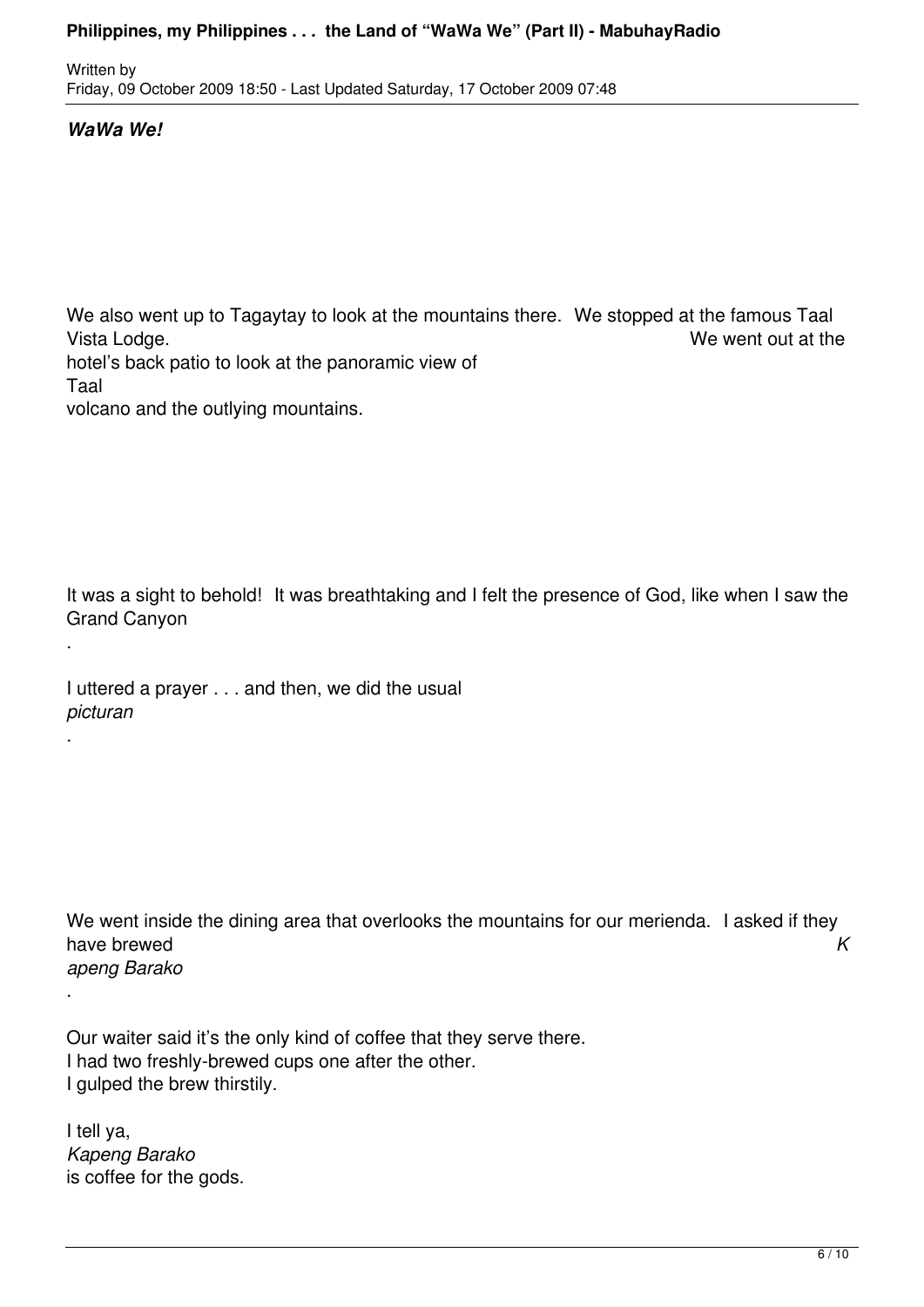Written by Friday, 09 October 2009 18:50 - Last Updated Saturday, 17 October 2009 07:48

I asked our waiter why is it that this Batangas-grown coffee is served only in big, flashy, expensive hotels. Why won't they make it available to the common *tao*?

"*Kasi*, sir," our waiter said, "the people would rather drink Starbucks coffee."

.

Starbucks coffee shops have mushroomed all over Metro Manila, as well as Jollibee and MacDonald's . . . and Shoe Mart malls, where they sell, mostly foreign-made clothes and shoes.

And the decorative posters on walls of those stores are of beautiful boys and girls of good, old USA

Where are the Philippine-made products? *Bakit hindi tinatangkilik ng mga Pilipino 'to?*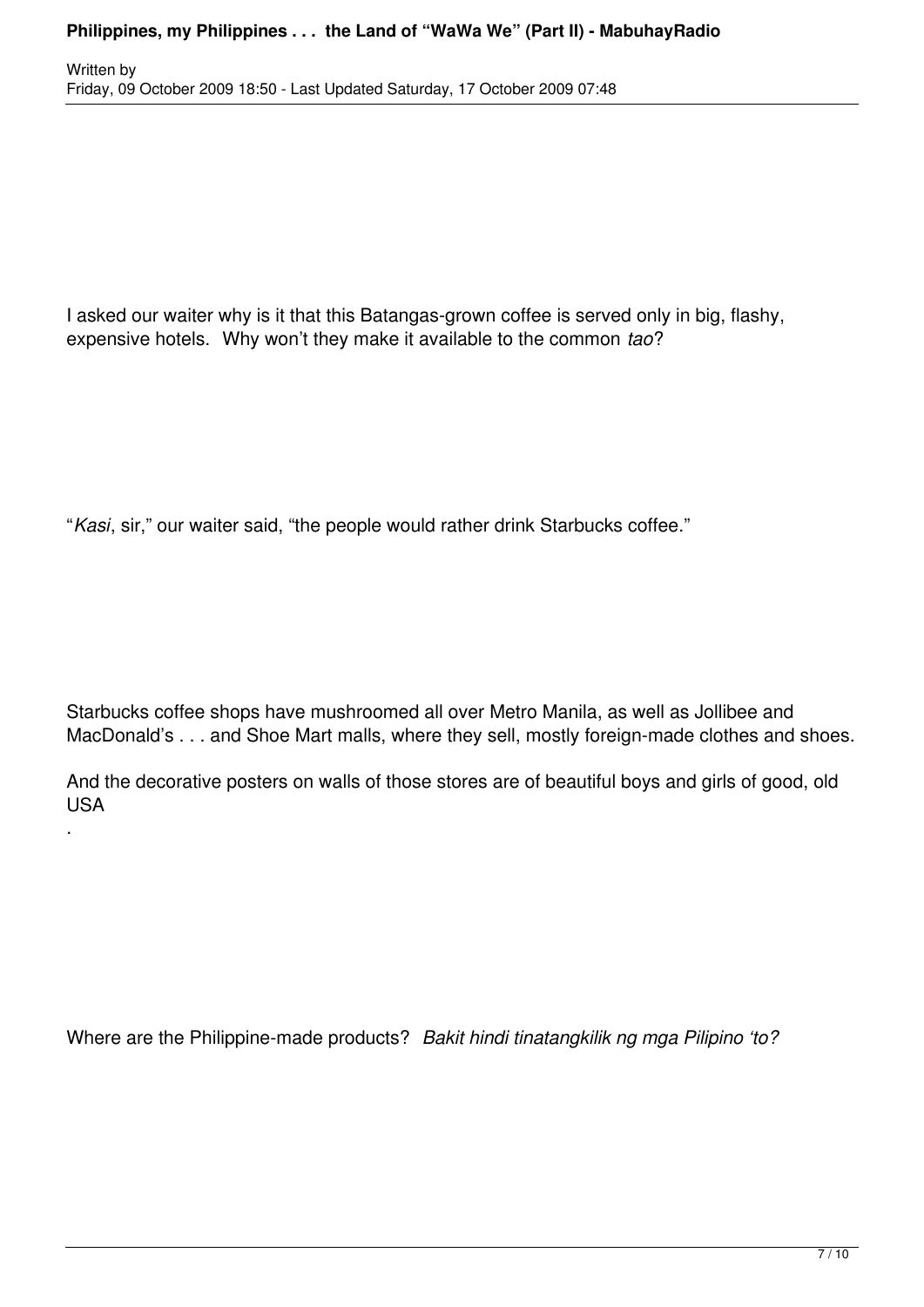### **Philippines, my Philippines . . . the Land of "WaWa We" (Part II) - MabuhayRadio**

Written by Friday, 09 October 2009 18:50 - Last Updated Saturday, 17 October 2009 07:48

## *Wawa We!*

By the way, do you know how the words, "Wawa We" came about? It was derived from the word, "Wowowee." That's right, that very popular and IDIOTIC and *bakya* program, hosted by Willie Revillame, that is watched globally *daw* by Filipinos.

When Willie said that he might run as VP for Manny Villar in the presidential election of 2010 . . . and boasted that if he does that, he'll surely win, Filipino political and opinion writers joked and scornfully laughed at Willie and coined the words . . .

*Wawa We!*

Hey, those writers can laugh as much as they want, but I bet ya, that if Governor Vilma Santos runs as a presidential candidate in 2010, with Willie, the Wowowee, as her VP, the people will vote for them and they will win . . .

Y'all remember FPJ, right? He won, didn't he? *Kaya nga lang, dinaya nila GMA, aka, Pandak at ni Garci si FPJ, 'di ba? Hello Garci . . .*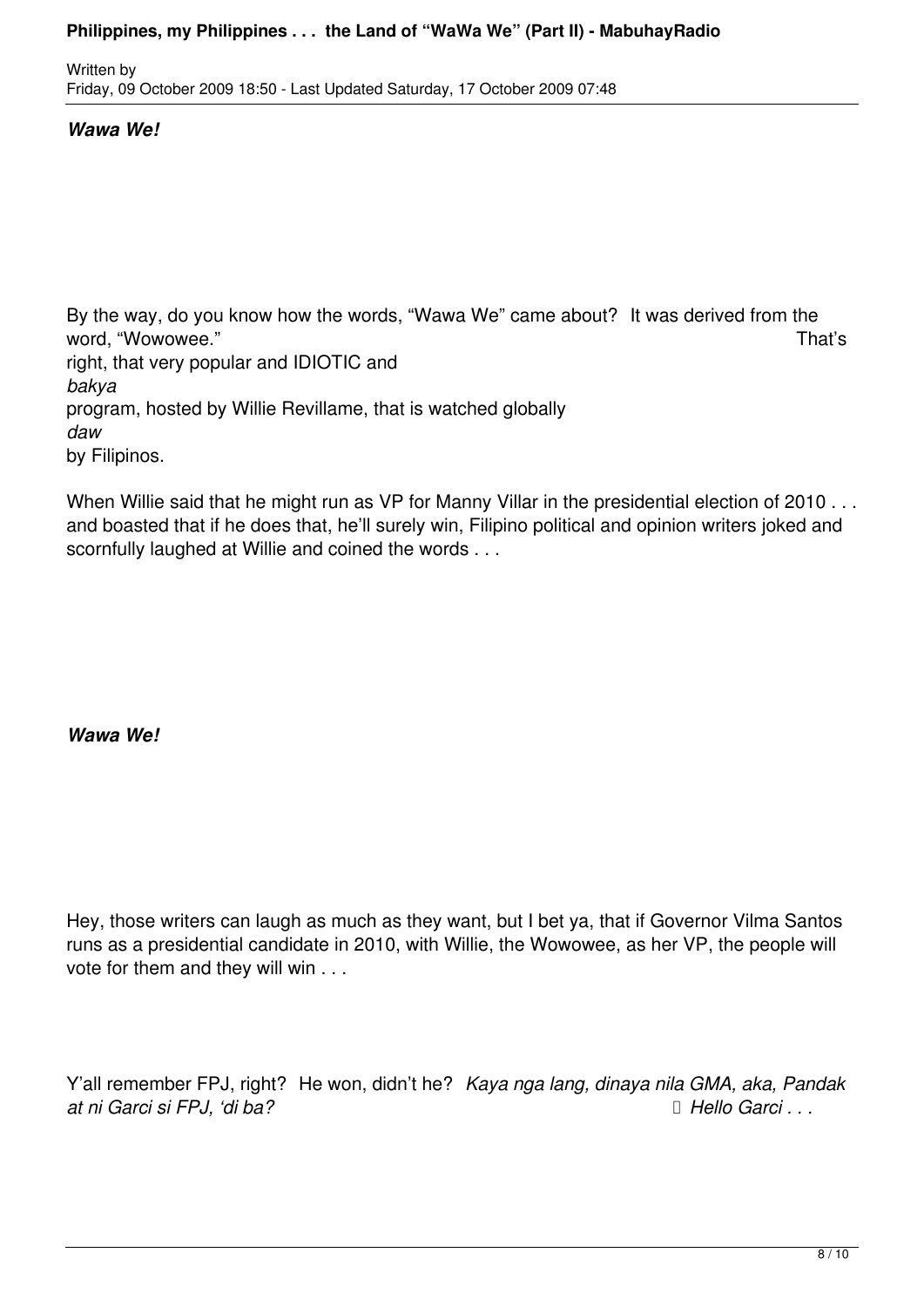# *WaWa We!*

I talk too much. I've run out of space, again. Marami pa akong ikukwento tungkol sa Pinas.<sup>[]</sup> K *aya*

, *may*  sequel *pa 'to.*

*Abangan po ninyo sa susunod na linggo*

**JJ**

.

 $\overline{a}$ 

 $\overline{a}$ 

 $\overline{a}$ 

(To be continued . . .)

To read the first part of this series, please click on this link, Philippines, my Philippines, the Land of "Wawa We"

To read the concluding part of this series, please go to

Final Chapter: "Philippines, my Philippines, the Land of 'WaWa We'"